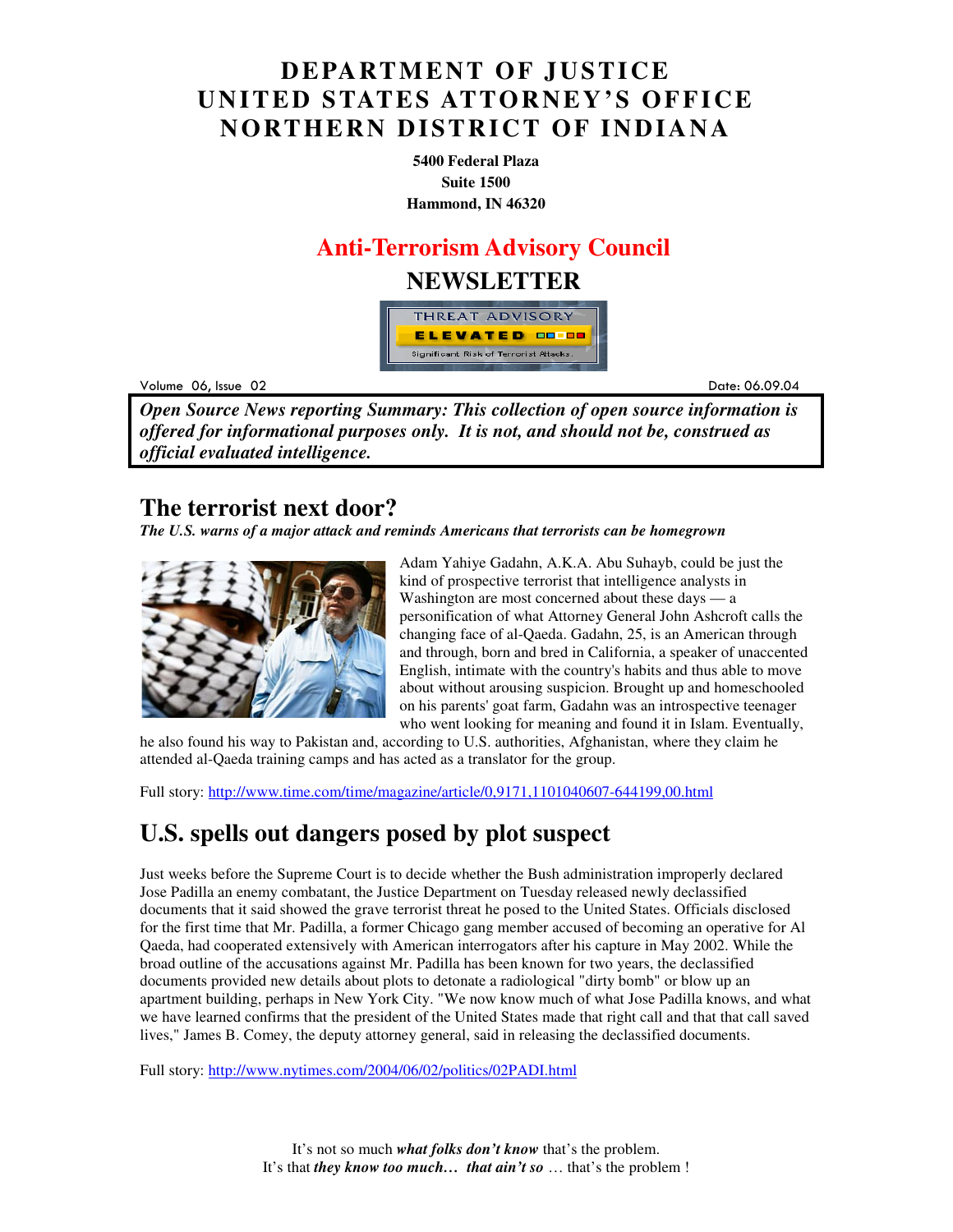## **Switzerland could become European militant Islamist retreat**

A study by Swiss federal police released on June 2 reveals concerns among law enforcement officials that Switzerland could become a retreat for radical Islamic groups and other militant organizations banned in neighboring countries. As other European states crackdown on radical Islamists, militants will likely search for a less turbulent base within Europe. Because of its location in the middle of Europe, and the famed secrecy surrounding financial transactions, Switzerland could become as attractive to radical Islamists as it is to organized crime figures.

#### *COMMENT:*

The report emphasized that a prosperous and stable country like Switzerland is not immune from changes in the global security situation, and may be prone to a wide range of extremist groups even if it is not directly targeted. Beyond Switzerland's financial and geographical inducements, the only terrorist group that is officially banned is Al-Qaeda. Meanwhile, the lists of terrorist groups banned in neighboring countries are quickly growing.

## **Arrest of suspect charged with inciting terrorism**



Belal Khazaal was arrested and released on bail June 2 after being charged with inciting terrorism. Investigations revealed that the suspect had compiled a book and published it with his foreward on the internet in late 2003. The Australian Federal Police allege that translations indicate that it attempts to incite the killing of persons not adhering to the author's theological beliefs. Khazal, the first to face the 2002 federal counter-terrorism act charge of inciting terrorism, was formerly a Qantas baggage handler known to Australian intelligence organizations since 1994 as being cooperative regarding information concerning activities in Sydney's Muslim community. He is also accused of giving money to another terrorist suspect from Australia for an April 2003 attack on a McDonalds restaurant in Beirut.

Khazal is scheduled to appear in court on July 6 and may face extradition to Lebanon, where he and his brother were convicted of helping to fund a terrorist campaign last year. On June 3, Australia announced it will make changes to its regulations on bail so other high-profile and potentially dangerous defendants are not released.

#### **Related reporting:**

New anti-bail laws for Australian terror suspects http://www.nzherald.co.nz/latestnewsstory.cfm?storyID=3570433&thesection=news&thesubsection=world

## **Via eavesdropping, terror suspects nabbed**

*Intelligence officials use cellphone signals to track Al Qaeda operatives, as number of mid-level arrests rises.*

An ordinary-looking grid map of Riyadh adorns one wall of a command-and-control center deep inside a government building in Saudi Arabia's capital. The map is higher-tech than it appears at first glance. Tiny embedded lights flash red when certain cellphones - those belonging to suspected terrorists - initiate or receive a call. Teams of officials from Saudi Arabia, the FBI, the CIA, and the US Treasury Department decide instantly whether simply to watch and listen to the suspected terrorist - or to send in screaming police cars to nab him. So far, officials say, this technology - and others - has enabled them to interrupt several terror plots and nab dozens of suspected terrorists. Certainly it hasn't served as a panacea, as the attacks on foreign workers in Saudi Arabia's oil-worker compounds last weekend show. At least 22 people, including one American, were killed when terrorists stormed a compound where foreign oil workers lived. One terrorist was captured, while three others escaped using hostages as shields. It doesn't take long for terrorists to figure out how authorities are tracing them and then change methods. Still, the technology has proved helpful in rolling up cells in Europe, the Middle East, Southeast Asia, and America. "Today, gumshoe is really a lot more electronics," says Peter Crooks, a retired FBI agent who specialized in counterterrorism. "They have some pretty sophisticated equipment."

Full story: http://www.csmonitor.com/2004/0602/p02s01-usmi.html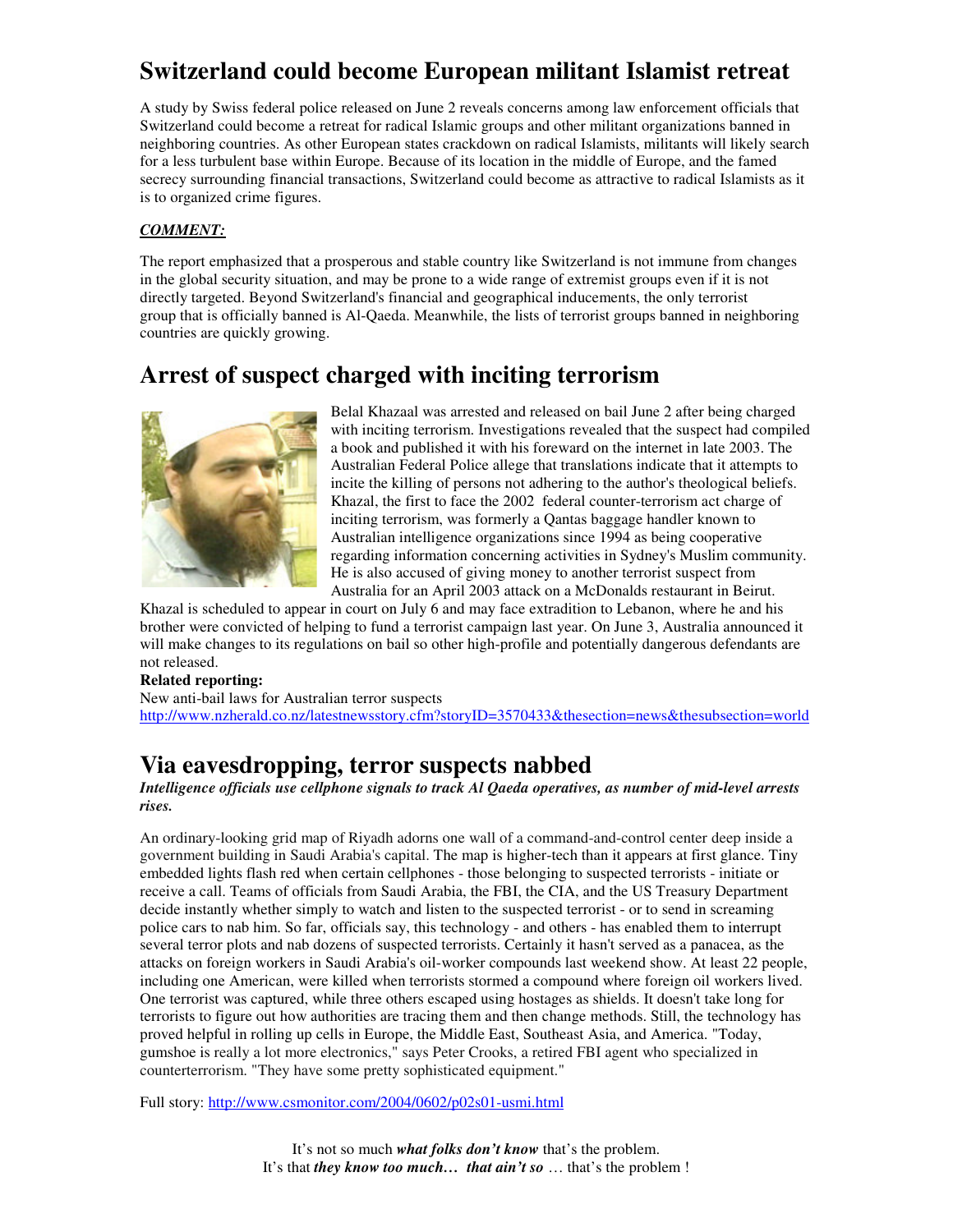## **Islamic group outraged by MPP's comments**

The Canadian Islamic Congress is taking issue with remarks made by Conservative MPP Bob Runciman following recent arrests in Thunder Bay of two men with Middle East origins. Police charged two people in a truck with transporting dangerous goods, allegedly several drums of red phosphorus. It's a combustible substance also used to make speed.

Full story: http://ottawa.cbc.ca/regional/servlet/View?filename=ot\_runciman20040528

Source report for this story : *Pair found with bomb ingredient were let go* 

Thunder Bay police released two people despite the discovery of more than half a tonne of red phosphorus, which can be used to make powerful bombs or illegal drugs, concealed behind furniture in their rented U-Haul truck.

http://www.theglobeandmail.com/servlet/ArticleNews/TPStory/LAC/20040522/TERROR22/TPNational/C anada

## **Afghanistan's opium-led economy continues to fuel terrorist activity**

Afghan officials have expressed concern surrounding the nation's inability to control the illicit production and trade of narcotics, amid growing signs that drug money is fueling the reemergence of terrorist groups such as the Taliban. Afghan Counter Narcotics Chief Mirwais Yasini recently told reporters that at least two millionaire drug smugglers with ties to the Taliban have been trying to destabilize the nation's south (*The Australian*). The spokesman for the Kandahar governor, Khalid Pashtoon, supported these claims, stating that the smugglers have been supplying Taliban fighters with ammunition and satellite phones. The statements come on the heels of an arrest last month of a suspected Taliban member who was farming opium poppies by day and participating in attacks against security forces by night. According to the UN Office of Drug Control (UNODC), terrorists may be procuring upwards of 15 percent of the value of drug shipments smuggled out of the country. UNODC Executive Director Antonio Maria Costa notes that cultivation is taking place in the center of the country, and opium shipments are moved by convoys towards the borders of Iran and Pakistan. The latest reports have led the UNODC to issue a warning about the failure of drug control policies in the country (BBC). According to Costa, "cultivation is spreading, and eradication measures undertaken by the government are not succeeding."

#### *ANALYSIS:*

Concerns about illicit narcotics production and smuggling coincide with reports that Taliban fighters have been intensifying operations against coalition forces in the south (Reuters). The drug-militant nexus has been known for years, but it was previously attributed to warlords and other local fighters seeking to profit economically. The latest revelations suggest that Islamic extremists such as the Taliban, who once banned poppy farming on religious grounds, are now shifting their views on drug production as a means of financing their operations. UN figures reveal that under the Taliban ban in 2000, farmers planted only 8000 hectares of poppy seed throughout the country, producing some 185 tons of opium. In the year following their ouster, 74,000 hectares were planted, yielding some 3400 tons of opium. Production continues to increase, with 80,000 hectares planted in 2003 and 3600 tons of opium produced. With seven percent of the nation's population -- some 1.7 million people -- involved in farming opium given its lucrative profits, one of the keys to eradicating this practice will be to offer viable commercial alternatives supported by economic development.

## **Islamism's campus club: The Muslim Students' Association**

The northern Virginia-based Muslim Students' Association (MSA) might easily be taken for a benign student religious group. It promotes itself as a benevolent, non-political entity devoted to the simple virtue of celebrating Islam and providing college students a healthy venue to develop their faith and engage in philanthropy. Along these lines, its constitution declares the MSA's mission as serving "the best interest of Islam and Muslims in the United States and Canada so as to enable them to practice Islam as a complete way of life." Yet consider some of these recent activities of the MSA: At a meeting in Queensborough

> It's not so much *what folks don't know* that's the problem. It's that *they know too much… that ain't so* … that's the problem !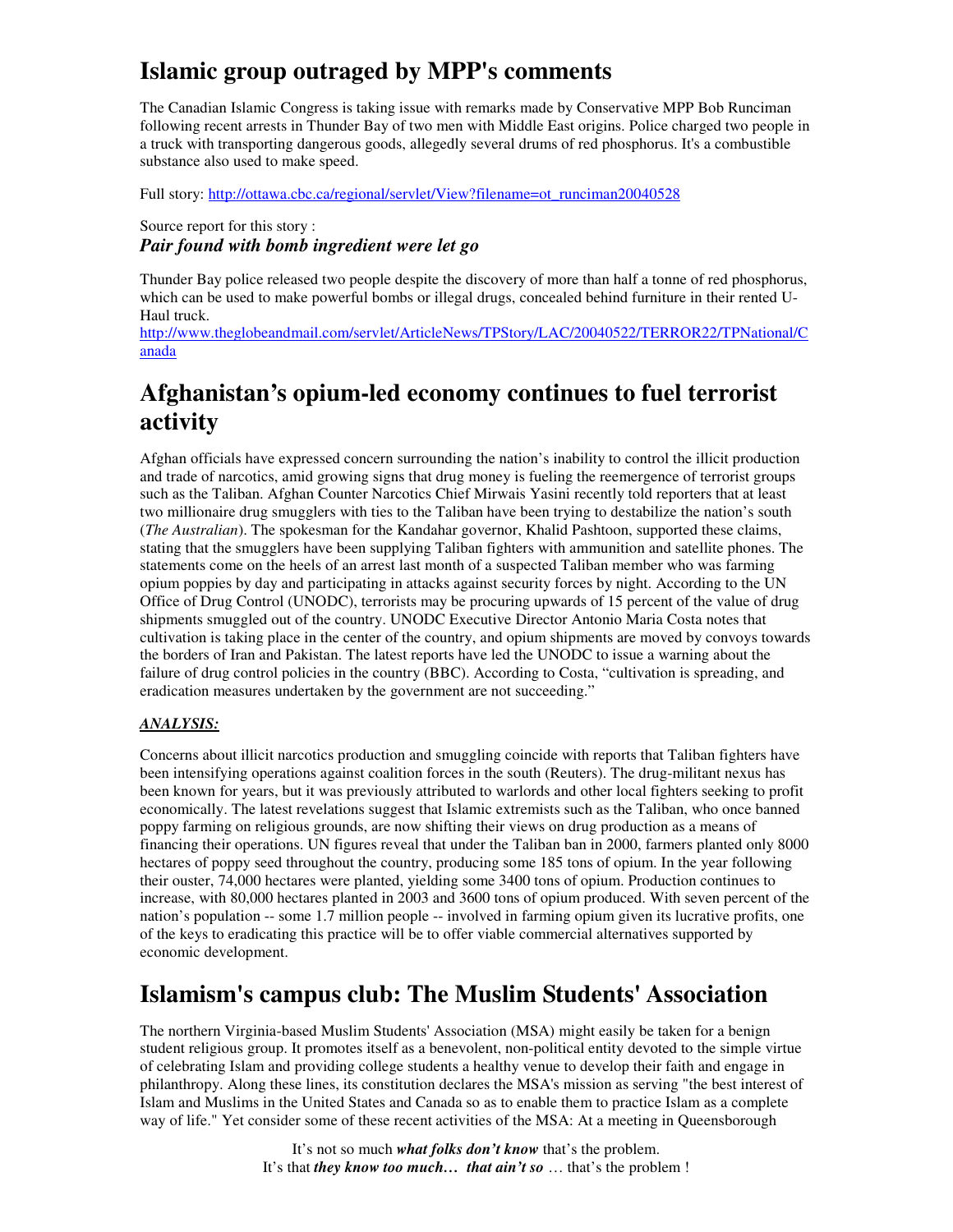Community College in New York in March 2003, a guest speaker named Faheed declared, "We reject the U.N., reject America, reject all law and order. Don't lobby Congress or protest because we don't recognize Congress. The only relationship you should have with America is to topple it … Eventually there will be a Muslim in the White House dictating the laws of Shariah."

Full story: http://www.defenddemocracy.org/research\_topics/research\_topics\_show.htm?doc\_id=227566

## **Terrorism is serious threat in SE Asia-Rumsfeld**

Terrorism is a serious threat in Southeast Asia but the United States has no plan to send warships and troops into territorial waters to boost regional security, Defense Secretary Donald Rumsfeld said on Friday. Rumsfeld, visiting Singapore for an Asia security conference, told reporters that money was still fueling guerrilla networks in the area and the potential use of weapons such as biological agents should "get the attention of people and governments." Singapore and other states have voiced increasing worry that terrorists might hijack ships such as giant liquid natural gas tankers and turn them into floating bombs.

#### Full story:

http://www.reuters.com/newsArticle.jhtml;jsessionid=WOZ0O11CIWWTQCRBAEOCFFA?type=topNew s&storyID=5345444

## **New Indiana lab to reflect bioterrorism concerns**

When officials in Indianapolis break ground on Thursday for a \$46 million lab and technology building, Indiana will move to the forefront of states that believe placing health and criminal investigative resources together can better serve Americans in the post-9/11 world. Indiana already was looking to expand its DNA crime laboratories to reduce a backlog and increase its Health Department lab capacity when the World Trade Center and Pentagon were attacked. Those attacks and the subsequent anthrax scares nationwide solidified the decision to house state police and health labs in one building

#### Full story:

http://news.yahoo.com/news?tmpl=story&u=/chitribts/20040531/ts\_chicagotrib/newindianalabtoreflectbiot errorismconcerns

## **Suspects ordered held without bail**



Far from being a financier of overseas terrorists - as police say -- Sai Zhao Jiang is just a cashier at a Chinese restaurant who is unfortunate enough to have a boyfriend with a taste for credit card fraud, her attorney said Thursday in Suffolk County Court. Jiang, 29, a native of China, and Yunus Unlu, 32, originally from Turkey, were arrested last month after a search of their Brooklyn apartment found thousands of fake identifications and credit cards in Unlu's name, cash, subway



maps and information on microbial organisms. The last item alarmed Suffolk authorities and prompted them to alert the FBI and the Department of Homeland Security, said Assistant District Attorney James Cudden. He said neither defendant is a biology student or would have any legitimate need to keep information on biohazards.

Full story: http://www.newsday.com/news/local/longisland/ny-liidtheft0604,0,2458453.story?coll=nyliminute-headlines

## **New York City was alerted to gas lines as terror tool**

Since at least January, the New York Police Department has been aware of the possibility that terrorists might try to ignite "household utilities" like gas lines in apartment houses to cause a building's collapse. In a Jan. 23 letter to Calvin Drayton, first deputy commissioner at the city's Office of Emergency Management, Assistant Chief Phil T. Pulaski warned that operatives of Al Qaeda had been ordered to turn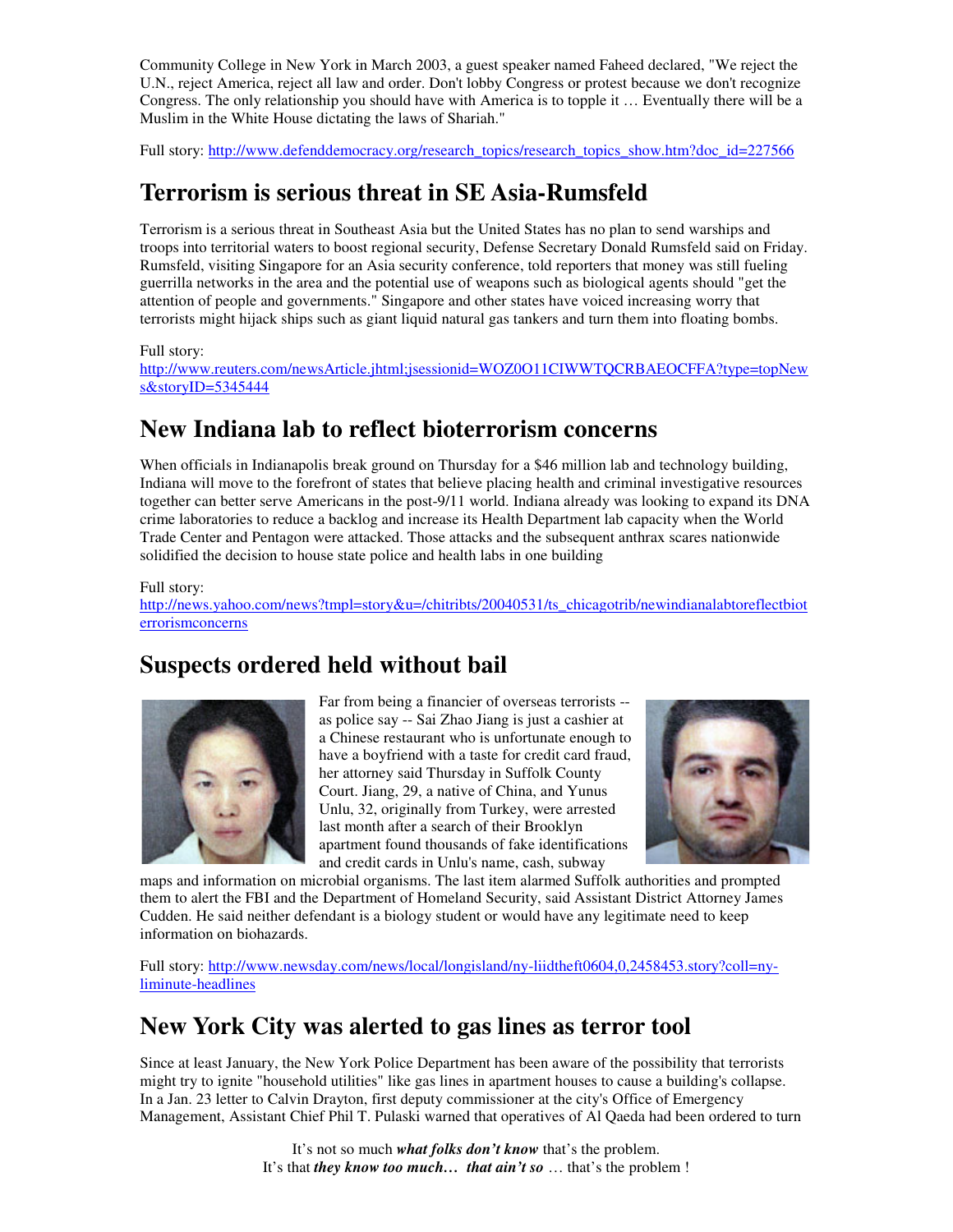such utilities into a weapon "by renting several strategically selected apartments within a residential building and then simultaneously igniting the gas lines/appliances in order to cause a catastrophic explosion and building collapse." Still, several experts contacted yesterday said that from an engineering perspective, it would be almost impossible for a terrorist to bring a building down that way. Full story:

http://www.nytimes.com/2004/06/02/national/02bomb.html?ex=1086753600&en=111d27e4c67bfe30&ei= 5062&partner=GOOGLE

## **Popular culture clashes with homeland security mission, panel chief says**

"The nation can hardly succeed in this inevitably long and arduous struggle if our popular culture -- our media, our entertainers and even many politicians at home and abroad - - continues to spread the perception that the need for homeland security is a contrivance, a snare and a delusion," Rep. Christopher Cox, R-Fla., said during a keynote speech at the McGraw-Hill Companies Homeland Security Summit in Washington. Cox singled out a new film by director Michael Moore, *Farenheit 9/11*, saying it presents a "warped view" that terrorists would be justified in further attacks because the United States is responding aggressively on all fronts to terrorism.

Full story: http://www.govexec.com/dailyfed/0604/060404c1.htm

## **Car bomb injures 14 in Medellin**

A car left in a central Medellin parking lot near a Catholic church and a police station and the Latin American Autonomous University exploded early June 7, injuring at least 14 people and causing damage to several buildings.

#### *COMMENT:*

The explosion, which occurred during morning mass, was the second in 48 hours in Colombia. A car bomb detonated in front of the Aguablanca police station in Cali on June 5, wounding seven. Police have blamed both bombings on the rebel group Revolutionary Armed Forces of Colombia (FARC), but no group has claimed responsibility. While the church absorbed the brunt of the explosion in the latest attack, the police station was most likely the target. FARC guerrillas have increased terrorist attacks in urban areas, as President Alvaro Uribe has inflicted heavy losses on the guerrillas throughout the country.

## **Border troops make huge heroin seizure**

Tajik authorities June 7 said they had seized more than 100 kg (220 pounds) of heroin in a series of raids on smugglers attempting to bring the drug in from Afghanistan to Western markets. Officials reported the amount of heroin confiscated would be worth about USD 1.5 million on the street.

#### *COMMENT:*



Tajik guards protect the Afghan-Tajik border jointly with Russian troops. Plans had been in place for Tajikistan to take full control of the border by 2005; however, at a June 4 meeting between Russian President Vladimir Putin and Tajik President Imomali Rakhmonov, the two sides agreed to put off the Russian withdrawal until 2006. In addition, they will create a new joint operational group that will resolve border issues, including drug-interdiction efforts. Many observers had cautioned that Tajikistan is not properly equipped to patrol the porous border, where drug trafficking is a major problem and only appears to be getting worse.

## **US extends the war on Islamic terror to the Sahara Desert**

America has launched a secret war against Islamic terrorists across the southern Sahara after it discovered that a group linked to al-Qaeda bought heavy weapons using the proceeds of a ransom deal with the

> It's not so much *what folks don't know* that's the problem. It's that *they know too much… that ain't so* … that's the problem !